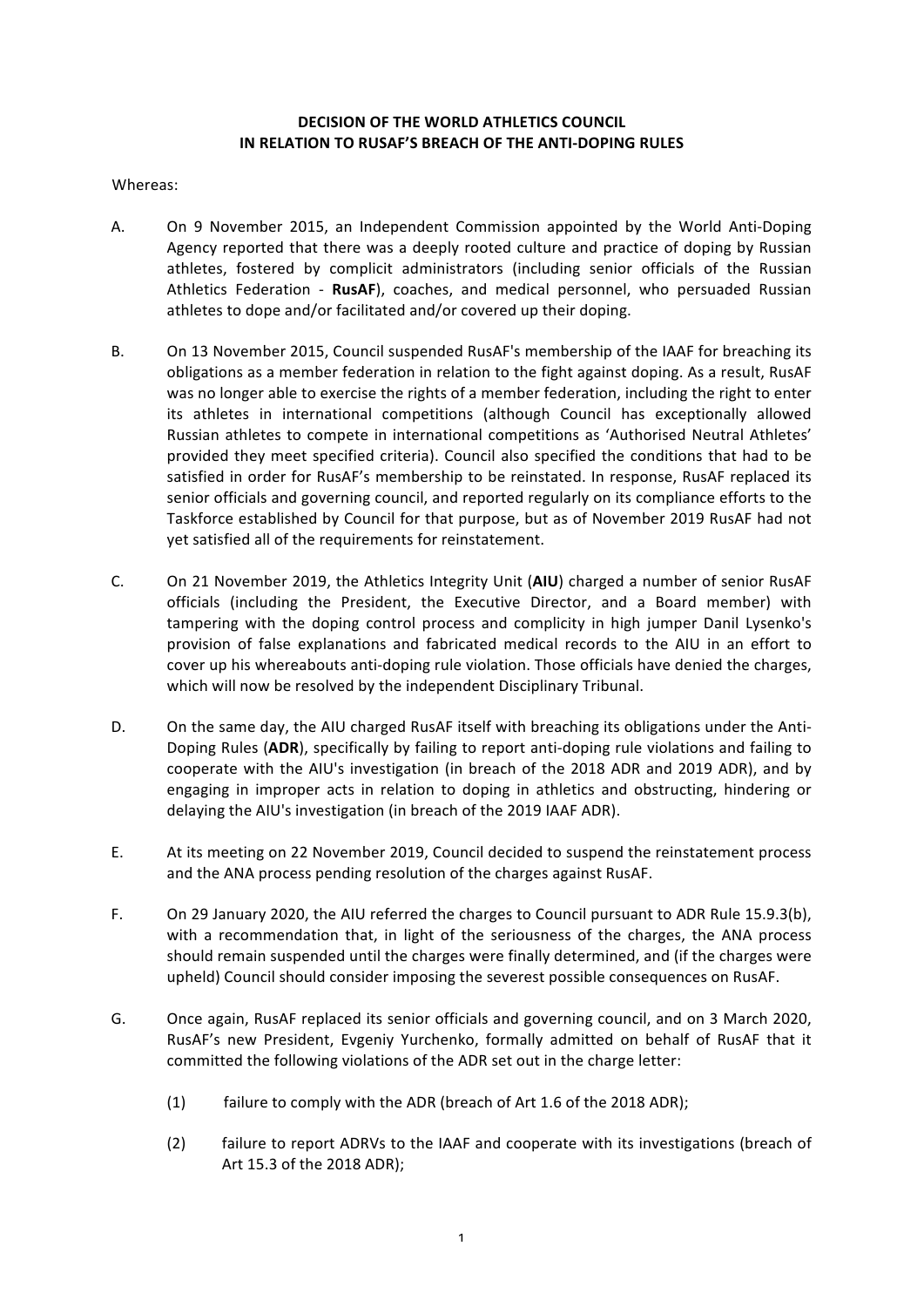- (3) breach of the general conduct obligations on national federations (Art 15.4.1 of the 2019 ADR), including engaging in conduct relating to doping that is likely to prejudice the interests of the IAAF and/or bring the sport into disrepute, and engaging in dishonest, corrupt, fraudulent or improper acts in relation to doping;
- (4) breach of the obligation to cooperate with an AIU investigation (Art 15.8.2 of the 2019 ADR): and
- (5) obstructing or delaying an AIU investigation (breach of Art 15.8.10 of the 2019 ADR).
- H. In the same letter, the new RusAF President offered the new RusAF Board's 'sincere apologies for the consequences this whole situation caused for the Athletics community'.

Now, therefore, in exercise of its sanctioning powers under Article 16 of the 2018 ADR and 2019 ADR, Council decides as follows:

- 1. Council acknowledges the new RusAF Board's decision to admit the charges and apologise for the effect of RusAF's misconduct on the athletics community. In light of that admission and apology, Council will not call a special Congress meeting of all member federations to consider the expulsion of RusAF from membership of World Athletics at this time.
- 2. However, Council wishes to underline the seriousness of RusAF's misconduct:
	- 2.1 This was a conscious and wilful conspiracy by senior RusAF officials and an athlete who had been granted Authorised Neutral Athlete status to fabricate evidence to cover up an anti-doping rule violation by the athlete, and then to destroy evidence and provide false testimony in order to obstruct the AIU investigation into that cover up.
	- 2.2 It suggests that despite all of the time and effort that the Taskforce and Council have put into the reinstatement process, to date RusAF has only paid lip-service to satisfaction of the reinstatement conditions. In fact, there has been little or no change in the deep-seated culture of lack of respect for anti-doping norms and lack of integrity in addressing doping in Russian athletics, including active efforts to support and/or cover up anti-doping rule violations by Russian athletes. In short, this is another gross betrayal of trust that compounds the harm done by the previous regime.
	- 2.3 The impact of this misconduct is great. It extends the reputational harm that the sport suffered when the Russian doping scandal first broke in 2015, which has seriously compromised World Athletics' ability to raise commercial revenues. It means much of the time and effort that World Athletics has spent on this matter since 2015 has been wasted, and it means the burden and distraction for World Athletics of dealing with the Russia crisis will now be prolonged, so that more opportunities to devote the time and resources to other priorities will be lost.
- 3. Council therefore censures RusAF in the strongest possible terms, and warns that if there is any repeat, Council is very likely to propose to member federations that RusAF be permanently expelled from membership of World Athletics.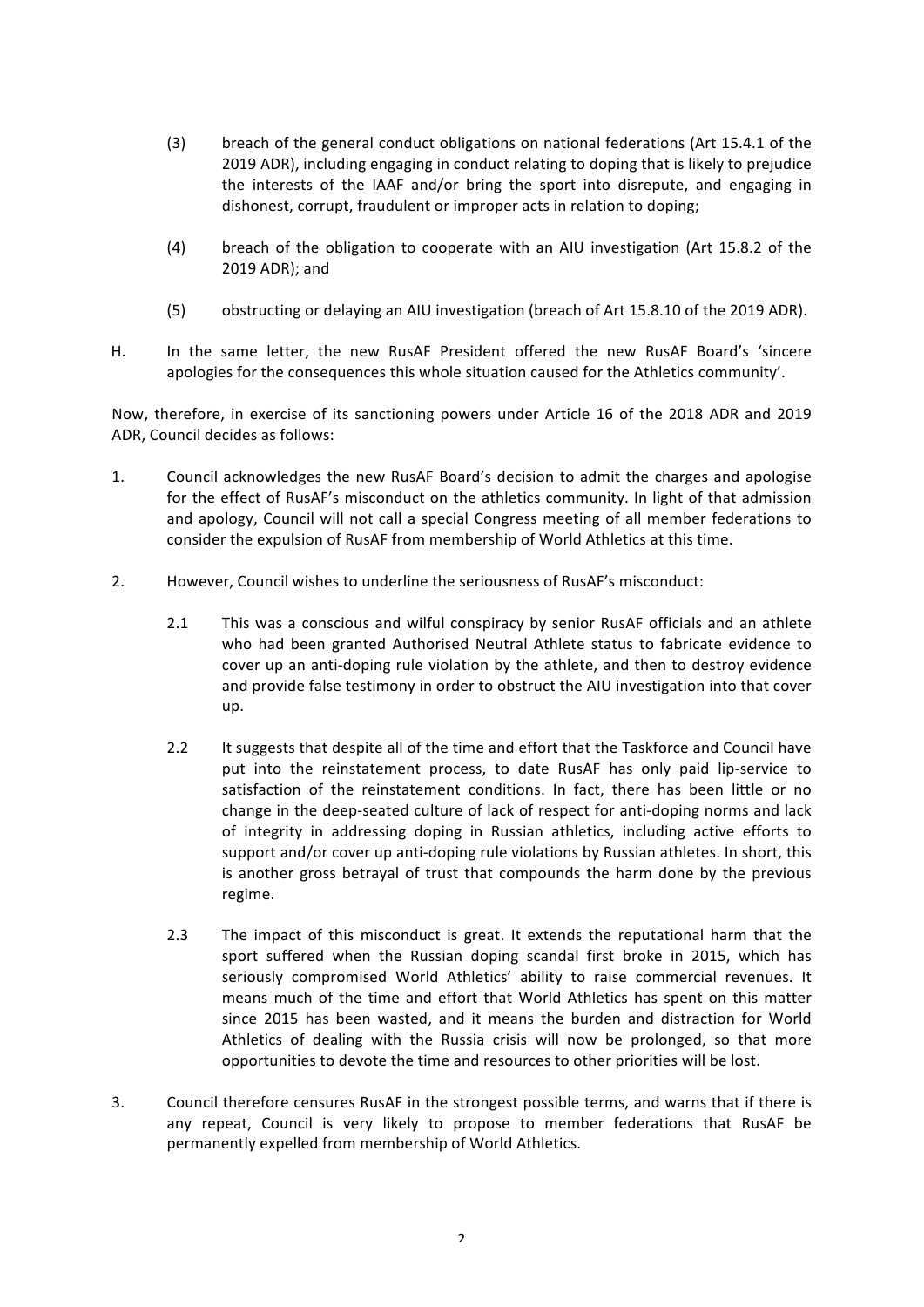- 4. To reflect the seriousness of the misconduct and its detrimental effect on the image and reputation of the sport, to deter RusAF and others from acting in such gross breach of their obligations as members of World Athletics in future, to compensate World Athletics for the losses it has sustained as a result of that misconduct (in terms of wasted management time and effort, lost opportunities, and otherwise), and to maintain the confidence of the public in World Athletics' commitment to protect the integrity of the sport, RusAF is required to pay the sum of US \$10 million to World Athletics. Of that sum, US \$5 million is payable on or before 1 July 2020. Payment of the remaining US \$5 million will be suspended for a period of two years from today. If at any point in that period RusAF commits a further breach of the Anti-Doping Rules (without prejudice to any sanctions that may be imposed for that further breach), or fails to make meaningful progress towards satisfying the reinstatement conditions fixed by Council, that US \$5 million will become immediately payable. If not, the payment obligation will expire at the end of that period.
- 5. On or before 1 July 2020, RusAF must pay the outstanding costs incurred by the AIU in investigating this matter to date, provided that the AIU sends RusAF an invoice for those costs no later than 1 May 2020.
- 6. Recognising that the measures originally taken by Council (suspending RusAF's membership but permitting Russian athletes to participate in international competitions on a neutral basis) have apparently been insufficient to prompt the required change in culture and behaviour in Russian athletics, and recognising also that the athlete whose anti-doping rule violation RusAF was trying to cover up was an athlete who had (with RusAF's endorsement) sought and obtained permission to compete in international competitions as an Authorised Neutral Athlete:
- 6.1 A new Authorised Neutral Athlete process will be put in place, with a revised application process and revised criteria to be determined by the Doping Review Board on behalf of Council.
- 6.2 For the remainder of 2020, no more than ten athletes (in total, not per competition) will be granted eligibility to compete (as neutral athletes) in the following international competitions: (a) the athletics programme for the Olympic Games; (b) World Athletics Series events;<sup>1</sup> and (c) the European Athletics Championships. RusAF may choose which athletes will make up this ten out of those who have applied for and been granted Authorised Neutral Athlete status, but it must choose athletes in the International Registered Testing Pool in priority to any other athletes. No changes may be made to the ten, for any reason, once they have been nominated by RusAF.
- 6.3 There is no cap on the number of Russian athletes who may compete (if invited, and if they have been granted Authorised Neutral Athlete status) in international competitions other than those listed in paragraph  $6.2<sup>2</sup>$

<sup>&</sup>lt;sup>1</sup> The World Athletics Series competitions for the remainder of 2020 are the World Athletics Race Walking Team Championships in Minsk in May, and the World Athletics Half Marathon Championships in Gdynia in October. There is also the World Under-20 Championships, but the cap of 10 Authorised Neutral Athletes shall not apply to that competition.

<sup>&</sup>lt;sup>2</sup> Russian under-15 athletes may continue to compete in under-15 international competitions as neutral athletes without the need to make individual applications to the DRB.